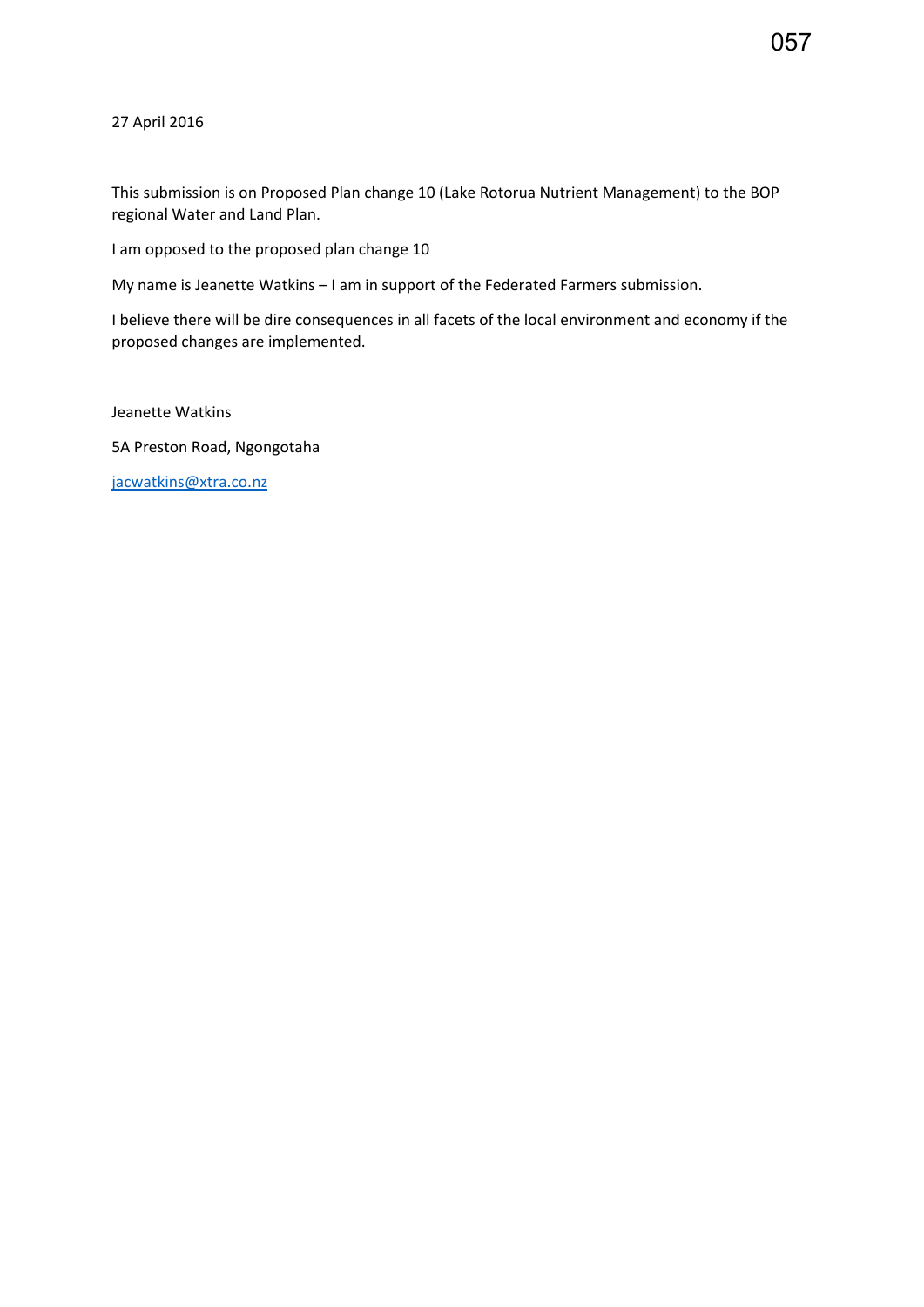Hello Sue

I do not wish to be heard in support of my submission.

Regards Jeanette Watkins

**From:** [rules](mailto:rules@boprc.govt.nz) **Sent:** Friday, April 29, 2016 3:15 PM **To:** [Jeanette Watkins](mailto:jacwatkins@xtra.co.nz) **Subject:** RE: Plan Change 10 Submission

Good afternoon Jeanette. Thank you for your email.

A letter formally acknowledging receipt of your submission is attached. You will see in the letter that we have ask you to confirm whether or not you wish to be heard in support of your submission.

Thank you.

Regards

Sue

**Sue Simpson** | Planning Coordinator | Bay of Plenty Regional Council | Tauranga, New Zealand | Ph: 0800 884 881 Ext. 8318 | Web: [www.boprc.govt.nz](http://www.boprc.govt.nz/) *Please consider the environment before printing this email*

**From:** Jeanette Watkins [mailto:jacwatkins@xtra.co.nz] **Sent:** Wednesday, 27 April 2016 3:12 p.m. **To:** rules **Subject:** Plan Change 10 Submission

Please find attached the above.

Regards Jeanette Watkins

This e-mail message has been swept for viruses and none was found. Content was not checked

**Email disclaimer**: This email and any attachments are confidential. If you are not the intended recipient, do not copy, disclose or use the contents in any way. If you receive this message in error, please let us know by return email and then destroy the message. Bay of Plenty Regional Council is not responsible for any changes made to this message and/or any attachments after sending.

This e-mail has been checked for viruses and none were detected.

This email has been filtered by SMX. For more information visit [smxemail.com](http://smxemail.com/)